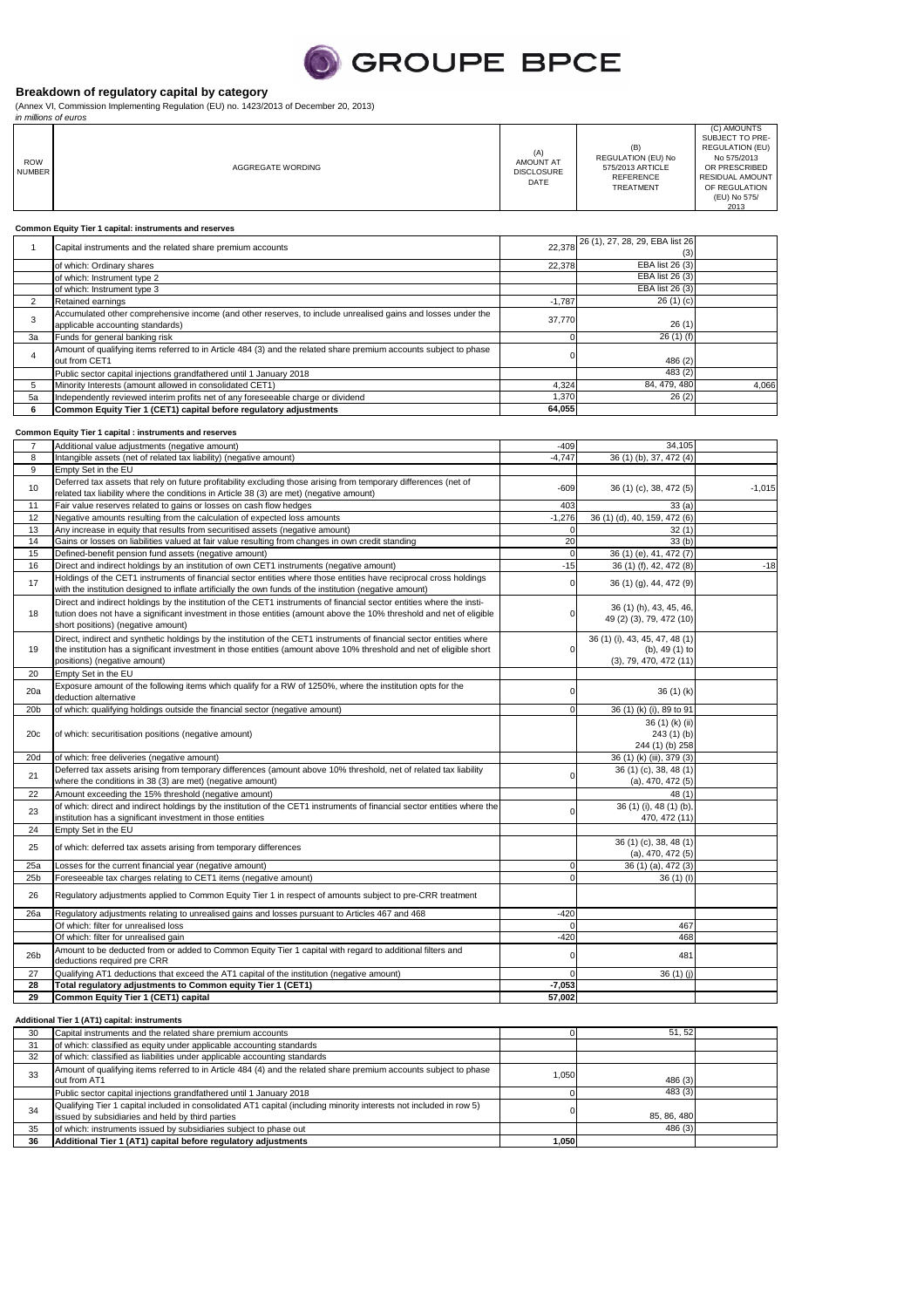

#### **Breakdown of regulatory capital by category**

(Annex VI, Commission Implementing Regulation (EU) no. 1423/2013 of December 20, 2013) in millions of euros

|                             | in millions of euros                                    |                                               |                                                                         |                                                                                                                                                             |  |
|-----------------------------|---------------------------------------------------------|-----------------------------------------------|-------------------------------------------------------------------------|-------------------------------------------------------------------------------------------------------------------------------------------------------------|--|
| <b>ROW</b><br><b>NUMBER</b> | AGGREGATE WORDING                                       | (A)<br>AMOUNT AT<br><b>DISCLOSURE</b><br>DATE | (B)<br>REGULATION (EU) No<br>575/2013 ARTICLE<br>REFERENCE<br>TREATMENT | (C) AMOUNTS<br>SUBJECT TO PRE-<br><b>REGULATION (EU)</b><br>No 575/2013<br>OR PRESCRIBED<br><b>RESIDUAL AMOUNT</b><br>OF REGULATION<br>(EU) No 575/<br>2013 |  |
|                             | Additional Tier 1 (AT1) capital: regulatory adjustments |                                               |                                                                         |                                                                                                                                                             |  |

| 37              | Direct and indirect holdings by an institution of own ATI Instruments (negative amount)                                                                                                                                                                           |        | 52 (1) (b), 56 (a), 57, 475 (2)                                                                |       |
|-----------------|-------------------------------------------------------------------------------------------------------------------------------------------------------------------------------------------------------------------------------------------------------------------|--------|------------------------------------------------------------------------------------------------|-------|
| 38              | Holdings of the AT1 instruments of financial sector entities where those entities have reciprocal cross holdings with<br>the institution designed to inflate artificially the own funds of the institution (negative amount)                                      |        | 56 (b), 58, 475 (3)                                                                            |       |
| 39              | Direct and indirect holdings of the AT1 instruments of financial sector entities where the institution does not have a<br>significant investment in those entities (amount above the 10% threshold and net of eligible short positions)<br>(negative amount)      |        | 56 (c), 59, 60, 79, 475 (4)                                                                    |       |
| 40              | Direct and indirect holdings by the institution of the AT1 instruments of financial sector entities where the institution<br>has a significant investment in those entities (amount above the 10% threshold net of eligible short positions)<br>(negative amount) | $-62$  | 56 (d), 59, 60, 79, 475 (4)                                                                    | $-62$ |
| 41              | Requlatory adjustments applied to additional tier 1 in respect of amounts subject to pre-CRR treatment and<br>transitional treatments subject to phase out as prescribed in Regulation (EU) No 575/2013 (i.e. CRR residual<br>amounts)                            |        |                                                                                                |       |
| 41a             | Residual amounts deducted from Additional Tier 1 capital with regard to deduction from Common Equity Tier 1<br>capital during the transitional period pursuant to article 472 of Regulation (EU) No 575/2013                                                      |        | 472, 472 (3) (a), 472 (4), 472<br>(6), 472 (8) (a), 472 (9), 472<br>$(10)$ (a), 472 $(11)$ (a) |       |
|                 | Of which: Own capital instruments                                                                                                                                                                                                                                 |        |                                                                                                |       |
|                 | Of which: non-significant investments in the capital of other financial sector entities                                                                                                                                                                           |        |                                                                                                |       |
|                 | Of which: significant investments in the capital of other financial sector entities                                                                                                                                                                               |        |                                                                                                |       |
| 41 <sub>b</sub> | Residual amounts deducted from Additional Tier 1 capital with regard to deduction from Tier 2 capital during the<br>transitional period pursuant to article 475 of Regulation (EU) No 575/2013                                                                    | $-127$ | 477, 477 (3), 477 (4) (a)                                                                      |       |
|                 | Of which: Own capital instruments                                                                                                                                                                                                                                 | $-4$   |                                                                                                |       |
|                 | Of which: non-significant investments in the capital of other financial sector entities                                                                                                                                                                           |        |                                                                                                |       |
|                 | Of which: significant investments in the capital of other financial sector entities                                                                                                                                                                               | $-124$ |                                                                                                |       |
| 41c             | Amount to be deducted from or added to Additional Tier 1 capital with regard to additional filters and deductions<br>required pre- CRR                                                                                                                            |        | 467, 468, 481                                                                                  |       |
| 42              | Qualifying T2 deductions that exceed the T2 capital of the institution (negative amount)                                                                                                                                                                          |        | 56(e)                                                                                          |       |
| 43              | Total regulatory adjustments to Additional Tier 1 (AT1) capital                                                                                                                                                                                                   | $-189$ |                                                                                                |       |
| 44              | Additional Tier 1 (AT1) capital                                                                                                                                                                                                                                   | 861    |                                                                                                |       |
| 45              | Tier 1 capital (T1 = CET1 + AT1)                                                                                                                                                                                                                                  | 57,863 |                                                                                                |       |

## **Tier 2 (T2) capital: instruments and provisions**

| 46 | Capital instruments and the related share premium accounts                                                                       | 15.667 | 62.63         |  |
|----|----------------------------------------------------------------------------------------------------------------------------------|--------|---------------|--|
|    | Amount of qualifying items referred to in Article 484 (5) and the related share premium accounts subject to phase<br>out from T2 | 42     | 486 (4)       |  |
|    | Public sector capital injections grandfathered until 1 January 2018                                                              |        | 483(4)        |  |
|    | Qualifying own funds instruments included in consolidated T2 capital (including minority interests and AT1                       |        |               |  |
| 48 | instruments not included in rows 5 or 34) issued by subsidiaries and held by third parties                                       |        | 87, 88, 480   |  |
| 49 | of which: instruments issued by subsidiaries subject to phase out                                                                |        | 486(4)        |  |
| 50 | Credit risk adjustments                                                                                                          | 558    | 62 (c) et (d) |  |
| 51 | Tier 2 (T2) capital before regulatory adjustments                                                                                | 16.267 |               |  |

# **Tier 2 (T2) capital: regulatory adjustments**

| 52              | Direct and indirect holdings by an institution of own T2 instruments and subordinated loans (negative amount)                                                                                                                                                                  | $-75$    | 63 (b) (i), 66 (a), 67, 477 (2)                                                                  |          |
|-----------------|--------------------------------------------------------------------------------------------------------------------------------------------------------------------------------------------------------------------------------------------------------------------------------|----------|--------------------------------------------------------------------------------------------------|----------|
| 53              | Holdings of the T2 instruments and subordinated loans of financial sector entities where those entities have<br>reciprocal cross holdings with the institution designed to inflate artificially the own funds of the institution (negative<br>amount)                          |          | 66 (b), 68, 477 (3)                                                                              |          |
| 54              | Direct and indirect holdings of the T2 instruments and subordinated loans of financial sector entities where the<br>institution does not have a significant investment in those entities (amount above 10% threshold and net of eligible<br>short positions) (negative amount) |          | 66 (c), 69, 70, 79, 477 (4)                                                                      |          |
| 54a             | Of which new holdings not subject to transitional arrangements                                                                                                                                                                                                                 |          |                                                                                                  |          |
| 54b             | Of which holdings existing before 1 January 2013 and subject to transitional arrangements                                                                                                                                                                                      |          |                                                                                                  |          |
| 55              | Direct and indirect holdings by the institution of the T2 instruments and subordinated loans of financial sector<br>entities where the institution has a significant investment in those entities (net of eligible short positions) (negative<br>amount)                       | $-1,130$ | 66 (d), 69, 79, 477 (4)                                                                          | $-1.300$ |
| 56              | Requlatory adjustments applied to Tier 2 in respect of amounts subject to pre-CRR treatment and transitional<br>treatments subject to phase out as prescribed in Regulation (EU) No 575/2013 (i.e. CRR residual amounts)                                                       |          |                                                                                                  |          |
| 56a             | Residual amounts deducted from Tier 2 capital with regard to deduction from Common Equity Tier 1 capital during<br>the transitional period pursuant to article 472 of Regulation (EU) No 575/2013                                                                              |          | 0 472, 472 (3) (a), 472 (4), 472<br>(6), 472 (8) (a), 472 (9), 472<br>$(10)$ (a), 472 $(11)$ (a) |          |
|                 | Of which: Own capital instruments                                                                                                                                                                                                                                              |          |                                                                                                  |          |
|                 | Of which: non-significant investments in the capital of other financial sector entities                                                                                                                                                                                        |          |                                                                                                  |          |
|                 | Of which: significant investments in the capital of other financial sector entities                                                                                                                                                                                            |          |                                                                                                  |          |
| 56 <sub>b</sub> | Residual amounts deducted from Tier 2 capital with regard to deduction from Additional Tier 1 capital during the<br>transitional period pursuant to article 475 of Regu-lation (EU) No 575/2013                                                                                | -6       | 475, 475 (2) (a), 475 (3), 475<br>$(4)$ (a)                                                      |          |
|                 | Of which: Own capital instruments                                                                                                                                                                                                                                              |          |                                                                                                  |          |
|                 | Of which: non-significant investments in the capital of other financial sector entities                                                                                                                                                                                        |          |                                                                                                  |          |
|                 | Of which: significant investments in the capital of other financial sector entities                                                                                                                                                                                            | -6       |                                                                                                  |          |
| 56c             | Amount to be deducted from or added to Tier 2 capital with regard to additional filters and deductions required pre<br><b>CRR</b>                                                                                                                                              |          | 467, 468, 481                                                                                    |          |